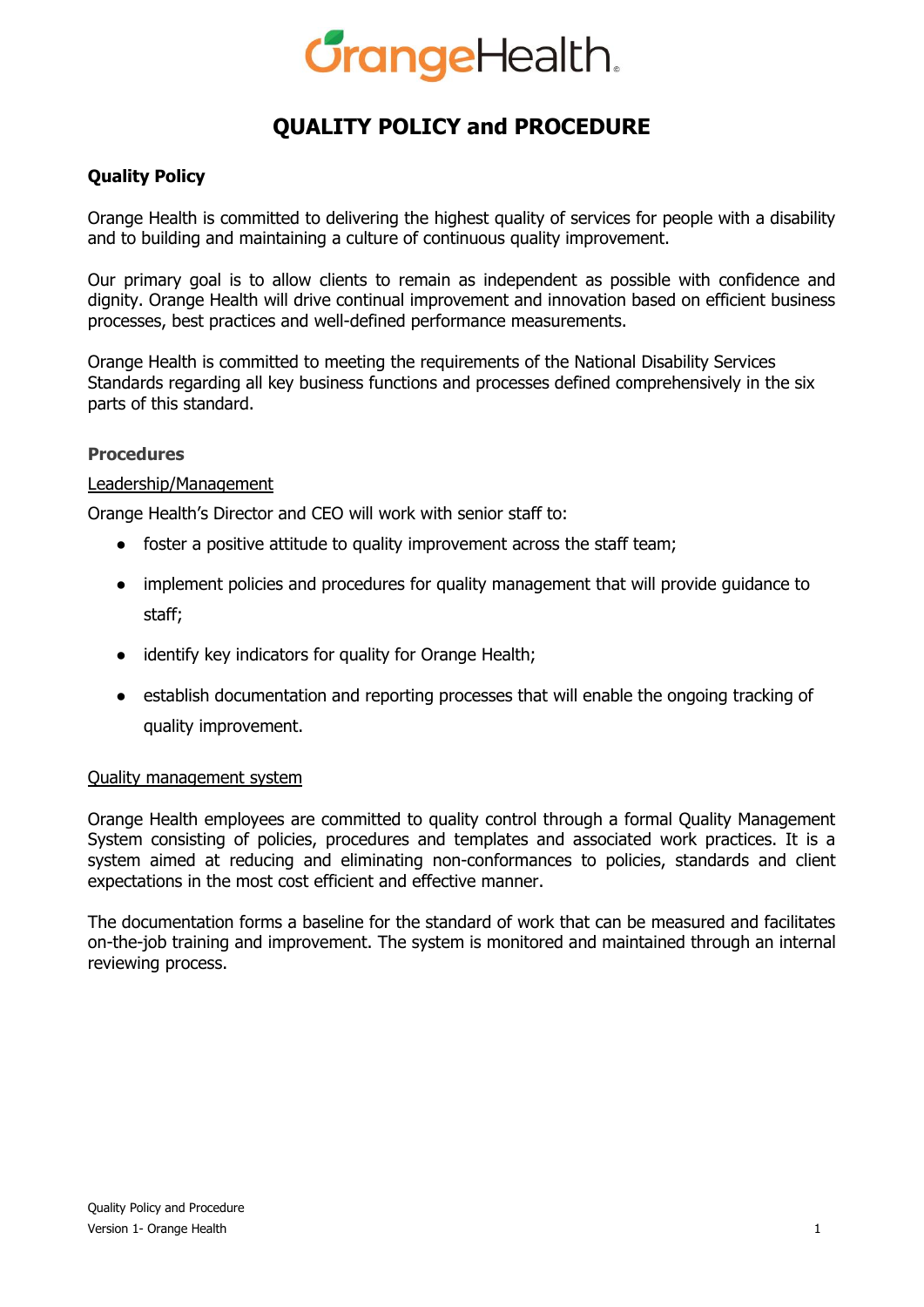# **GrangeHealth.**

### Continuous improvement

The basis of Orange Health's quality system is a cycle of self-improvement that follows a basic model that involves planning, acting, checking and acting to improve and standardise. This approach involves:

- Identifying problem or improvement opportunity, investigate and determining root cause
- Developing and implementing an action plan, listing tasks, set target dates, nominating responsibility and tracking progress through management
- Checking that the improvement has led to improvement through performance measures and identifying any new or additional measures needed
- Standardise improvements made e.g. through policies or other documents

In order to support the improvement challenge and foster a culture of continuous improvement, the Management Team encourages and supports the pursuit of improvements that will stabilise and enhance all key processes across the organisation.

A Quality Improvement form is used to capture, develop and track improvement opportunities which are identified and recommended. The submitter is requested to describe the improvement opportunity and its benefits as much detail as necessary. Client feedback and complaints received by the organisation may also initiate an improvement.

### Internal review

Orange Health is committed to fostering a culture of continuous improvement and innovative business solutions where formal internal reviews are a critical component. The internal review function is a systematic and independent examination performed to determine whether key processes and related results comply with endorsed policies and procedures and whether these documents are implemented effectively and are suitable to achieve the organisation's strategic objectives.

Orange Health will conduct periodic internal reviews to determine whether or not the quality management system conforms to the requirements of the relevant quality standards. Data obtained from audits will be stored, and used to ensure corrective actions are recorded, verified and closed out. The data collected from internal reviews and corrective actions can also be used as input to the continuous improvement system.

## Participation and feedback

Every client and employee have the right, and are encouraged, to provide feedback or suggestions that they believe can lead to improvements in the overall operation of the organisation. All suggestions will be fully considered, and improvements implemented, where possible.